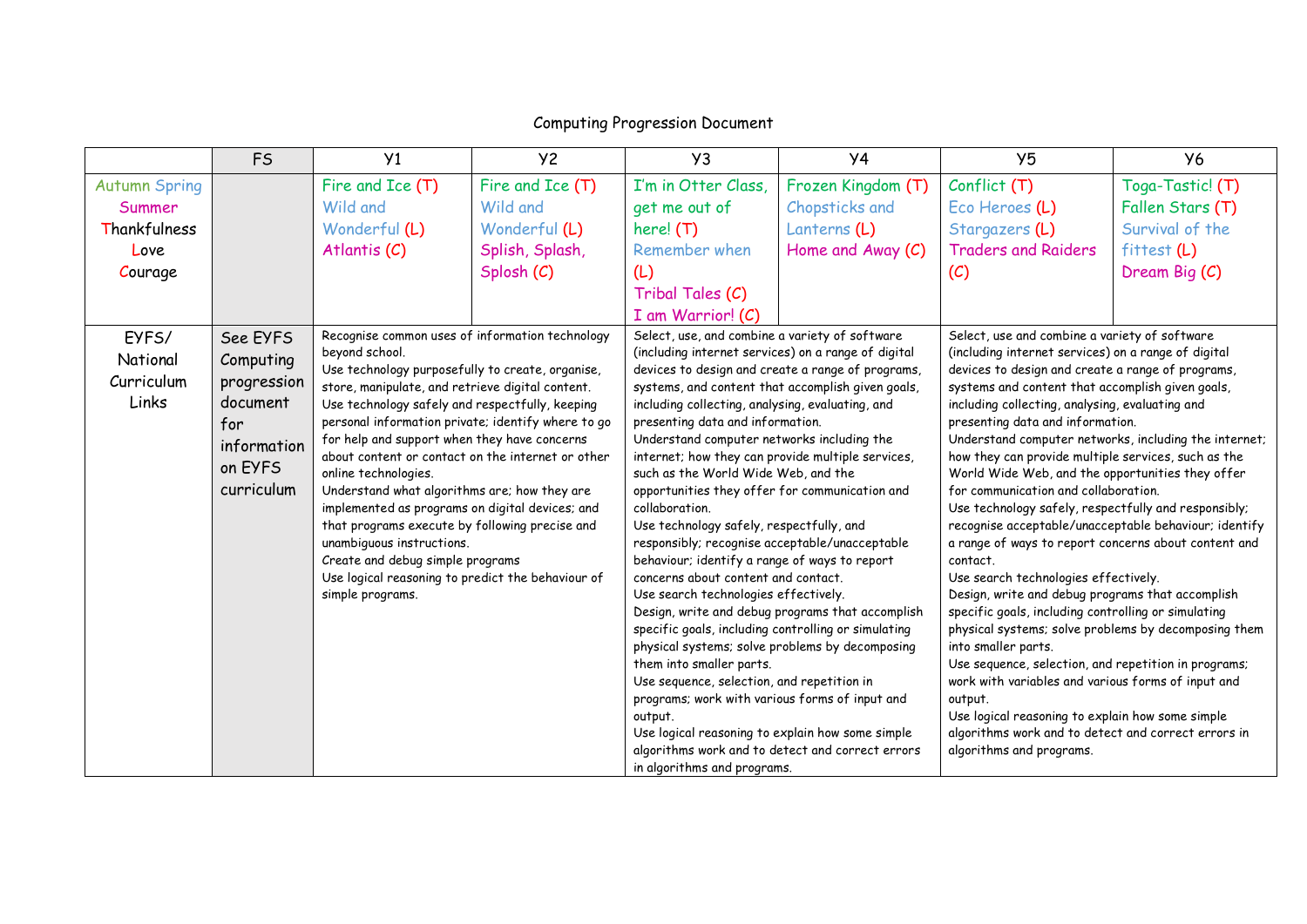| Assessment | I can recognise common uses of            | I can select, use, and combine a variety  | I can select, use, and combine a variety of   |
|------------|-------------------------------------------|-------------------------------------------|-----------------------------------------------|
|            | information technology beyond school.     | of software (including internet services) | software (including internet services) on a   |
|            | I can use a variety of technology         | on a range of digital devices to design   | range of digital devices to design and        |
|            | purposefully to create, organise, store,  | and create a range of programs,           | create a range of programs, systems, and      |
|            | manipulate, and retrieve digital content. | systems, and content that accomplish      | content that accomplish given goals,          |
|            | I can use technology safely and           | given goals,                              | I can collect, analyse, evaluate, and present |
|            | respectfully, keeping personal            | I can collect, analyse, evaluate, and     | data and information.                         |
|            | information private;                      | present data and information.             | I understand computer networks including      |
|            | I can identify where to go for help and   | I understand computer networks            | the internet.                                 |
|            | support when I have concerns about        | including the internet;                   | I can explain how networks can provide        |
|            | content or contact on the internet or     | I can explain how networks can provide    | multiple services, such as the World Wide     |
|            | other online technologies.                | multiple services, such as the World      | Web, and the opportunities they offer for     |
|            | I understand what algorithms are; how     | Wide Web.                                 | communication and collaboration.              |
|            | they are implemented as programs on       | I know how to use technology safely,      | I know how to use technology safely,          |
|            | digital devices; and that programs work   | respectfully, and responsibly;            | respectfully, and responsibly;                |
|            | by following precise and unambiguous      | I can recognise acceptable/unacceptable   | I can recognise acceptable/unacceptable       |
|            | instructions.                             | behavior.                                 | behavior.                                     |
|            | I can create and debug simple programs    | I can identify a range of ways to report  | I can identify a range of ways to report      |
|            | I can use logical reasoning to predict    | concerns about content and contact on     | concerns about content and contact on the     |
|            | the behaviour of simple programs.         | the internet.                             | internet.                                     |
|            |                                           | I can use search technologies             | I can use search technologies effectively to  |
|            |                                           | effectively to find relevant information. | find relevant information.                    |
|            |                                           | I can design, write and debug programs    | I can explain how search engines work.        |
|            |                                           | that accomplish specific goals, including | I can design, write and debug programs        |
|            |                                           | simulating physical systems.              | that accomplish specific goals, including     |
|            |                                           | I can solve problems by decomposing       | simulating physical systems.                  |
|            |                                           | them into smaller parts.                  | I can solve problems by decomposing them      |
|            |                                           | I can use sequence, selection, and        | into smaller parts.                           |
|            |                                           | repetition in programs.                   | I can use sequence, selection, and            |
|            |                                           | I can work with various forms of input    | repetition in programs.                       |
|            |                                           | and output.                               | I can work with various forms of input and    |
|            |                                           |                                           | output.                                       |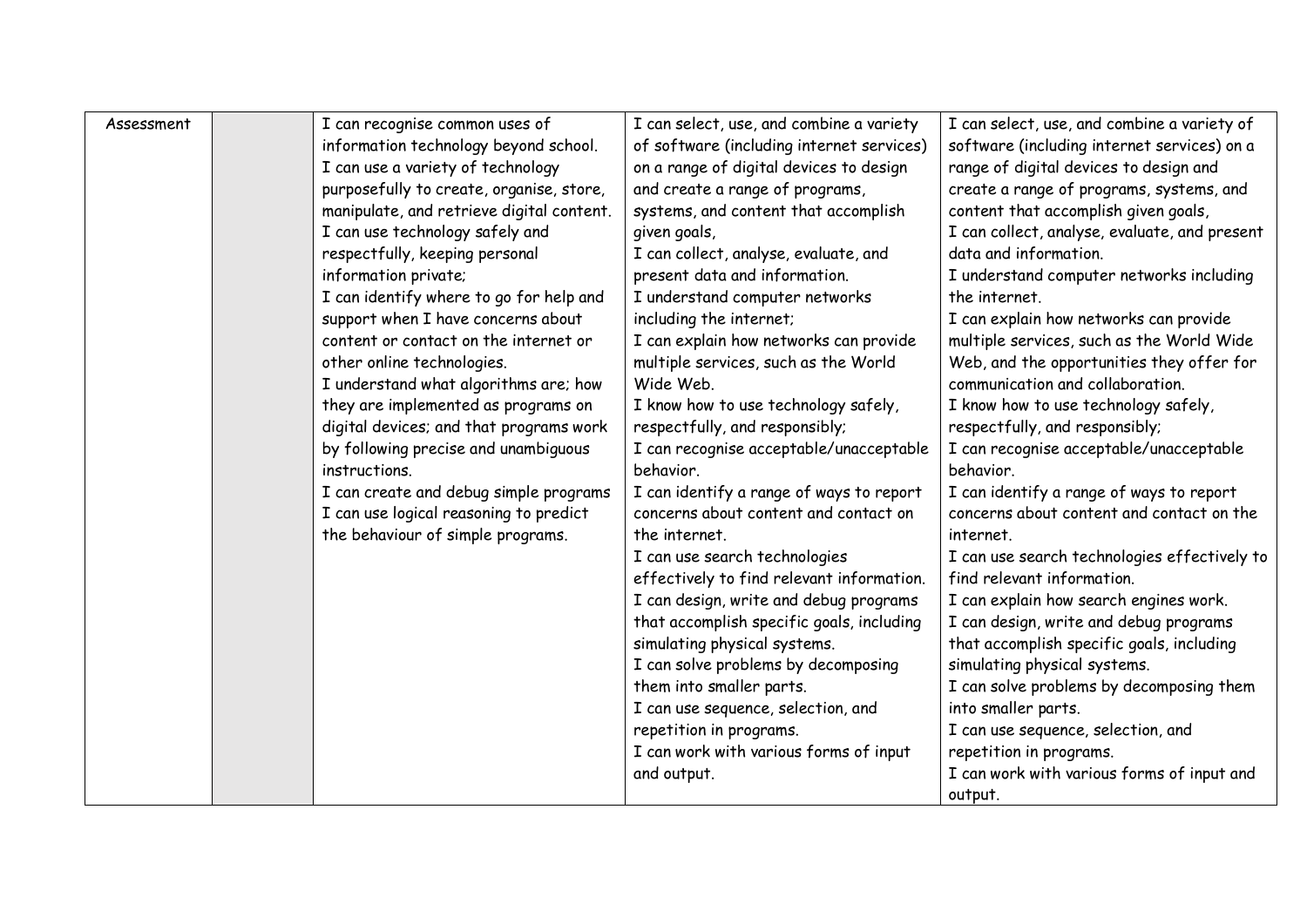|                                                                  |                                                                                                                                                                                                                                                                                                                                                                                                                                                        |                                                                                                                                                                                                                                                                                                                                                                                                                                                                                                | some simple algorithms work and to<br>detect and correct errors in algorithms<br>and programs.                                                                                                                                                                                                                                                                                                                                                                                                                                          | I can use logical reasoning to explain how                                                                                                                                                                                                                                                                                                                                                                                                                                                                                                 | I can use logical reasoning to explain how<br>some simple algorithms work and to detect<br>and correct errors in algorithms and<br>programs.                                                                                                                                                                                                                                                                                                                                                                                                                                     |                                                                                                                                                                                                                                                                                                                                                                                                                                                                                                                                                              |
|------------------------------------------------------------------|--------------------------------------------------------------------------------------------------------------------------------------------------------------------------------------------------------------------------------------------------------------------------------------------------------------------------------------------------------------------------------------------------------------------------------------------------------|------------------------------------------------------------------------------------------------------------------------------------------------------------------------------------------------------------------------------------------------------------------------------------------------------------------------------------------------------------------------------------------------------------------------------------------------------------------------------------------------|-----------------------------------------------------------------------------------------------------------------------------------------------------------------------------------------------------------------------------------------------------------------------------------------------------------------------------------------------------------------------------------------------------------------------------------------------------------------------------------------------------------------------------------------|--------------------------------------------------------------------------------------------------------------------------------------------------------------------------------------------------------------------------------------------------------------------------------------------------------------------------------------------------------------------------------------------------------------------------------------------------------------------------------------------------------------------------------------------|----------------------------------------------------------------------------------------------------------------------------------------------------------------------------------------------------------------------------------------------------------------------------------------------------------------------------------------------------------------------------------------------------------------------------------------------------------------------------------------------------------------------------------------------------------------------------------|--------------------------------------------------------------------------------------------------------------------------------------------------------------------------------------------------------------------------------------------------------------------------------------------------------------------------------------------------------------------------------------------------------------------------------------------------------------------------------------------------------------------------------------------------------------|
| Online safety<br>(crossover<br>with PSHCE -<br>Jigsaw<br>scheme) | I can create rules<br>for using<br>technology<br>responsibly.<br>I can identify rules<br>that help keep us<br>safe and healthy in<br>and beyond the<br>home when using<br>technology.<br>I can explain why it<br>is important to<br>always ask a<br>trusted adult<br>before sharing any<br>personal<br>information online,<br>belonging to myself<br>or others.<br>I can explain why<br>work I create using<br>technology belongs<br>to me. I can save | I can show how to<br>use information<br>technology safely.<br>I can use<br>technology safely<br>and respectfully,<br>I know where to<br>go for help and<br>support when I am<br>worried. I can<br>recognise more<br>detailed examples<br>of information<br>that is personal to<br>someone (e.g<br>where someone<br>lives and goes to<br>school, family<br>names).<br>I can explain why<br>some information<br>I find online may<br>not be real or<br>true.<br>I can explain<br>simple guidance | I can explain how<br>to search for<br>information about<br>others online. I<br>can give examples<br>of what anyone<br>may or may not be<br>willing to share<br>about themselves<br>online. I can<br>explain the need<br>to be careful<br>before sharing<br>anything personal.<br>I can explain who<br>someone can ask if<br>they are unsure<br>about putting<br>something online.<br>I can describe<br>simple strategies<br>for creating and<br>keeping passwords<br>private. I can give<br>reasons why<br>someone should<br>only share | When searching on<br>the internet for<br>content to use, I<br>can explain why I<br>need to consider<br>who owns it and<br>whether I have the<br>right to reuse it. I<br>can give some<br>simple examples of<br>content which I<br>must not use<br>without permission<br>from the owner,<br>e.g. videos, music,<br>images.<br>I can analyse<br>information to<br>make a judgement<br>about probable<br>accuracy and I<br>understand why it<br>is important to<br>make my own<br>decisions regarding<br>content and that<br>my decisions are | I can explain what a<br>digital footprint is. I<br>can explain ways in<br>which I can start to<br>build a positive<br>digital footprint.<br>I know how to be a<br>critical consumer<br>while online. I know<br>about different<br>online scams<br>including 'phishing'.<br>I can assess and<br>justify when it is<br>acceptable to use<br>the work of others.<br>I can explain ways<br>that some of the<br>information about<br>anyone online could<br>have been created,<br>copied or shared by<br>others.<br>I can search for<br>information about an<br>individual online and | I know how to<br>protect personal<br>information. I can<br>explain why it is<br>important to<br>respect online<br>privacy boundaries.<br>I know ways to seek<br>help if I feel<br>unsafe online.<br>I can explain how to<br>be respectful,<br>empathetic and<br>healthy in my online<br>relationships. I<br>have a number of<br>strategies for<br>dealing with hurtful<br>online behaviour.<br>I understand the<br>concept of<br>persuasive design<br>and how it can be<br>used to influences<br>peoples' choices.<br>I can demonstrate<br>the use of search |
|                                                                  | my work under a                                                                                                                                                                                                                                                                                                                                                                                                                                        | for using                                                                                                                                                                                                                                                                                                                                                                                                                                                                                      |                                                                                                                                                                                                                                                                                                                                                                                                                                                                                                                                         |                                                                                                                                                                                                                                                                                                                                                                                                                                                                                                                                            |                                                                                                                                                                                                                                                                                                                                                                                                                                                                                                                                                                                  |                                                                                                                                                                                                                                                                                                                                                                                                                                                                                                                                                              |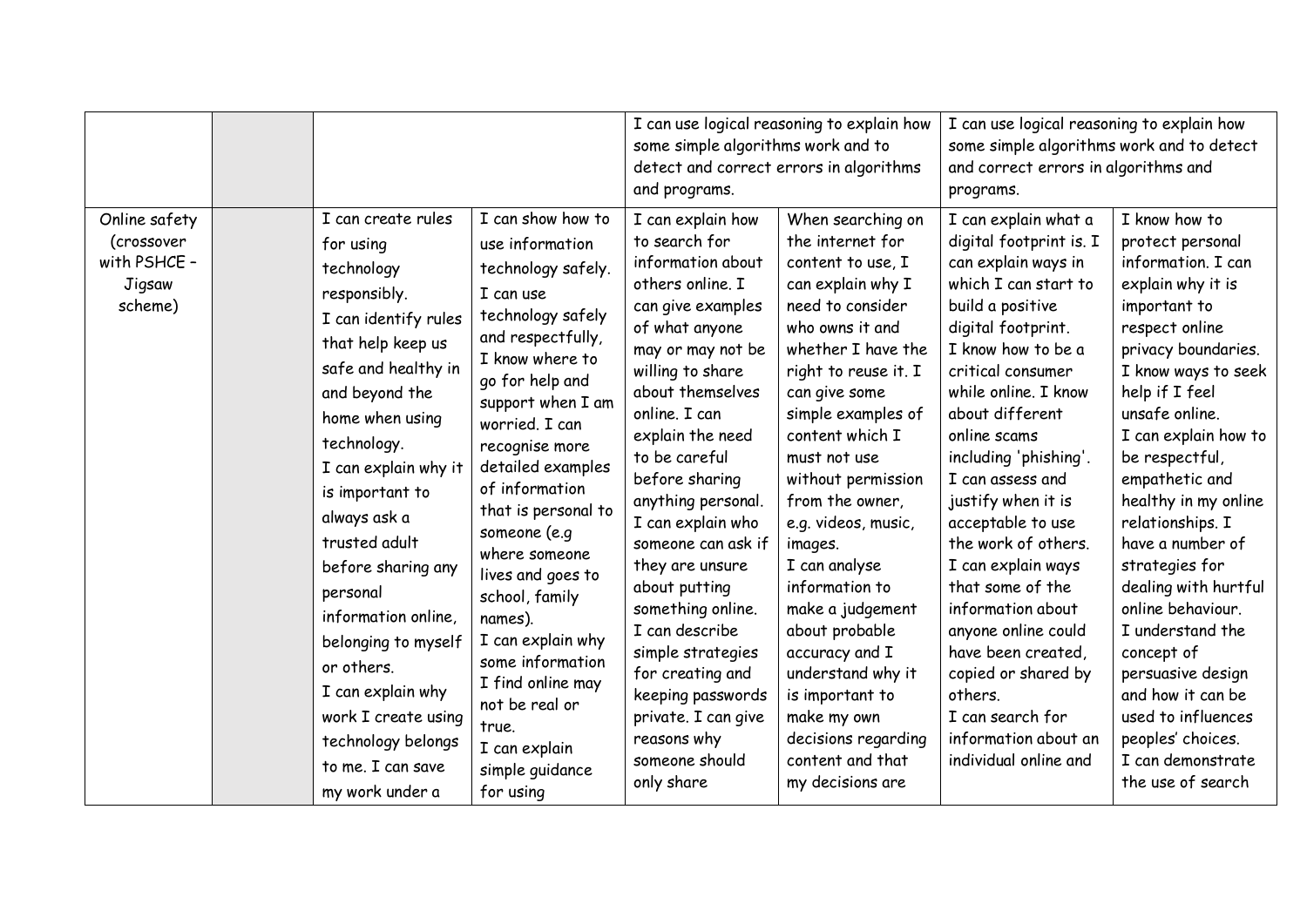|  | suitable title /     | technology in      | information with   | respected by          | summarise the        | tools to find and     |
|--|----------------------|--------------------|--------------------|-----------------------|----------------------|-----------------------|
|  | name so that         | different          | people they        | others. I can         | information found.   | access online         |
|  | others know it       | environments and   | choose to and can  | describe how to       | I can explain how to | content which can     |
|  | belongs to me (e.g.  | settings e.g.      | trust. I can       | search for            | stay safe when using | be reused by          |
|  |                      | accessing online   | explain that if    | information within a  | technology to        | others.               |
|  | filename, name on    | technologies in    | they are not sure  | wide group of         | communicate with my  | I can demonstrate     |
|  | content).            | public places and  | or feel pressured  | technologies and      | friends.             | how to make           |
|  | I know that I        | the home           | then they should   | make a judgement      | I can apply          | references to and     |
|  | should ask           | environment.       | tell a trusted     | about the probable    | strategies to manage | acknowledge           |
|  | permission from an   | I understand that  | adult. I can       | accuracy (e.g. social | my feelings and      | sources I have used   |
|  | adult when online,   | it is important to | describe how       | media, image sites,   | pressures to use     | from the internet.    |
|  | and speak to an      | be kind to others  | connected devices  | video sites). I can   | technology that may  | I can take            |
|  |                      | both online and    | can collect and    | describe some of      | be risky or cause    | responsibility when   |
|  | adult if anything is | offline.           | share anyone's     | the methods used      | harm to myself and   | using technology.     |
|  | worrying me.         |                    | information with   | to encourage people   | others.              | I'm developing        |
|  |                      |                    | others.            | to buy things online  | I understand the     | strategies for        |
|  |                      |                    | I can describe     | (e.g. advertising     | influence of online  | standing up for       |
|  |                      |                    | appropriate ways   | offers; in-app        | and media on body    | myself and my         |
|  |                      |                    | to behave towards  | purchases, pop-ups)   | image.               | friends in online     |
|  |                      |                    | other people       | and can recognise     |                      | situations, including |
|  |                      |                    | online and why     | some of these when    |                      | those around body     |
|  |                      |                    | this is important. | they appear online.   |                      | image and             |
|  |                      |                    | I can give         | I can explain why     |                      | relationships.        |
|  |                      |                    | examples of how    | lots of people        |                      |                       |
|  |                      |                    | bullying behaviour | sharing the same      |                      |                       |
|  |                      |                    | could appear       | opinions or beliefs   |                      |                       |
|  |                      |                    | online and how     | online do not make    |                      |                       |
|  |                      |                    | someone can get    | those opinions or     |                      |                       |
|  |                      |                    | support.           | beliefs true. I can   |                      |                       |
|  |                      |                    | I can explain why  | explain what is       |                      |                       |
|  |                      |                    | spending too much  | meant by fake news    |                      |                       |
|  |                      |                    | time using         | e.g. why some         |                      |                       |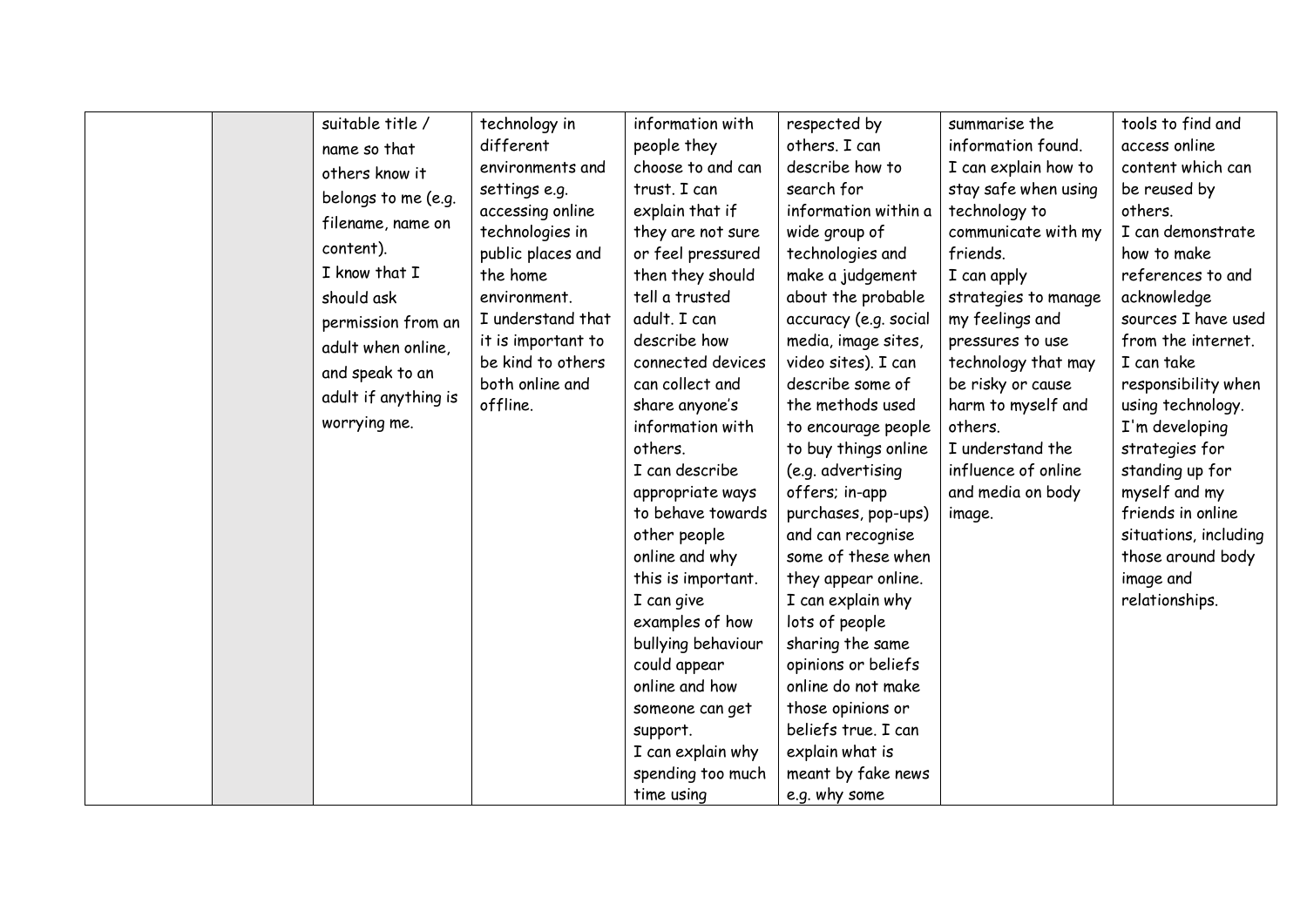|  |  | technology can      | people will create     |  |
|--|--|---------------------|------------------------|--|
|  |  | sometimes have a    | stories or alter       |  |
|  |  | negative impact on  | photographs and        |  |
|  |  | anyone, e.g. mood,  | put them online to     |  |
|  |  | sleep, body,        | pretend something      |  |
|  |  | relationships; I    | is true when it isn't. |  |
|  |  | can give some       | I can explain how      |  |
|  |  | examples of both    | my online identity     |  |
|  |  | positive and        | can be different to    |  |
|  |  | negative activities | my offline identity.   |  |
|  |  | where it is easy to | I can describe         |  |
|  |  | spend a lot of      | positive ways for      |  |
|  |  | time engaged (e.g.  | someone to interact    |  |
|  |  | doing homework,     | with others online     |  |
|  |  | games, films,       | and understand how     |  |
|  |  | videos). I can      | this will positively   |  |
|  |  | explain why some    | impact on how          |  |
|  |  | online activities   | others perceive        |  |
|  |  | have age            | them. I can explain    |  |
|  |  | restrictions, why   | that others online     |  |
|  |  | it is important to  | can pretend to be      |  |
|  |  | follow them and     | someone else,          |  |
|  |  | know who I can      | including my           |  |
|  |  | talk to if others   | friends, and can       |  |
|  |  | pressure me to      | suggest reasons        |  |
|  |  | watch or do         | why they might do      |  |
|  |  | something online    | this.                  |  |
|  |  | that makes me       |                        |  |
|  |  | feel                |                        |  |
|  |  | uncomfortable       |                        |  |
|  |  | (e.g. age           |                        |  |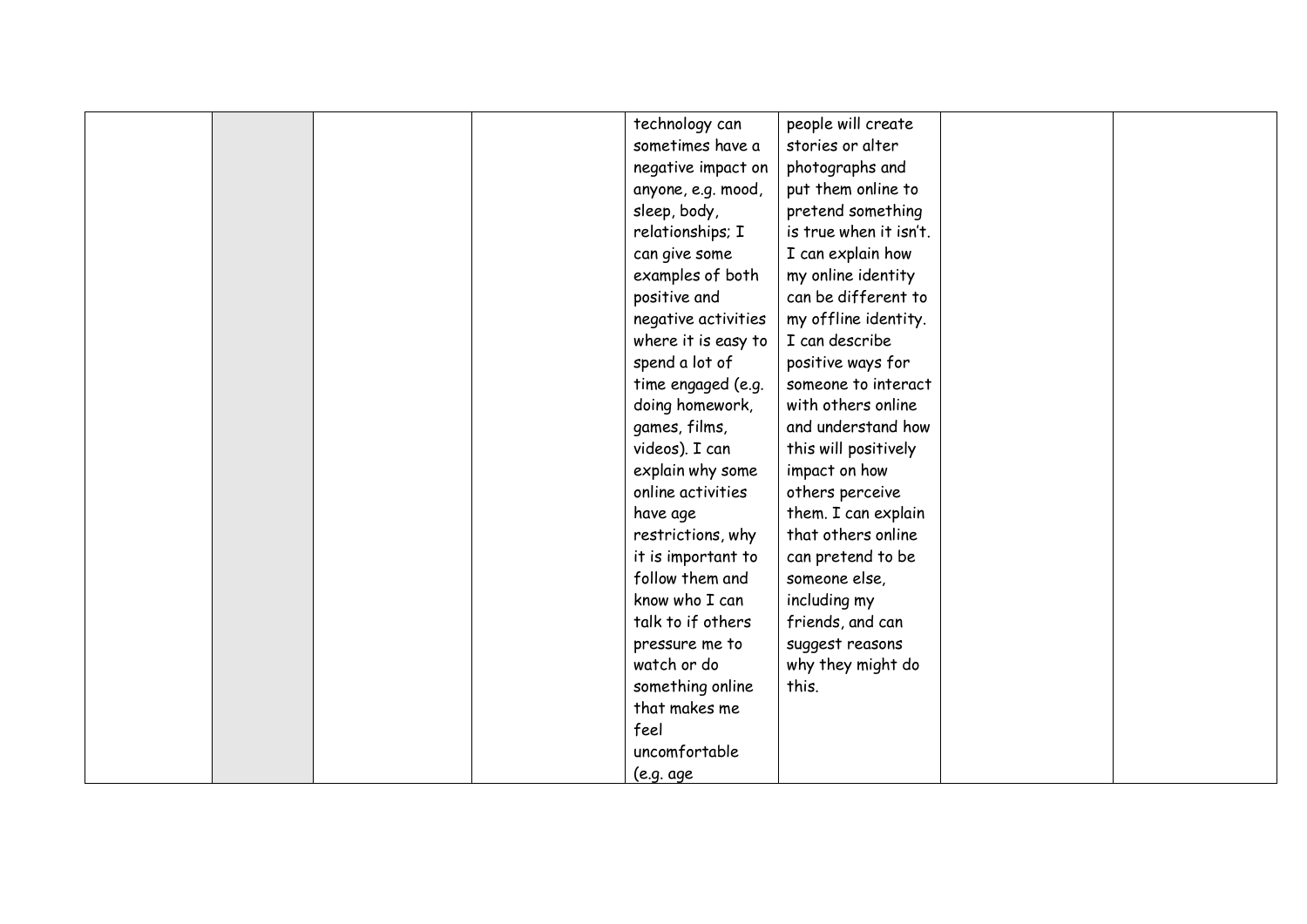|                       |                    |                    | restricted gaming   |                      |                         |                     |
|-----------------------|--------------------|--------------------|---------------------|----------------------|-------------------------|---------------------|
|                       |                    |                    | or web sites).      |                      |                         |                     |
|                       |                    |                    | I can explain how   |                      |                         |                     |
|                       |                    |                    | to keep safe and    |                      |                         |                     |
|                       |                    |                    | why it's important  |                      |                         |                     |
|                       |                    |                    | online and offline. |                      |                         |                     |
|                       |                    |                    | I know who to go    |                      |                         |                     |
|                       |                    |                    | to for help.        |                      |                         |                     |
| <b>Creating Media</b> | To use a mouse in  | To say how music   | To recognise how    | To identify that     | To recognise video as   | To review an        |
|                       | different ways.    | can make us feel.  | text and images     | sound can be         | moving pictures,        | existing website    |
|                       | To use a keyboard  | To identify that   | convey              | digitally recorded.  | which can include       | and consider its    |
|                       |                    | there are patterns | information.        | To use a digital     | audio.                  | structure.          |
|                       | to type.           | in music.          | To recognise that   | device to record     | To identify digital     | To plan the         |
|                       | To use the         | To describe how    | text and layout     | sound.               | devices that can        | features of a web   |
|                       | keyboard to edit   | music can be used  | can be edited.      | To explain that a    | record video.           | page.               |
|                       | text.              | in different ways. | To choose           | digital recording is | To capture video        | To consider the     |
|                       | To describe what   | To show how music  | appropriate page    | stored as a file.    | using a digital device. | ownership and use   |
|                       | different freehand | is made from a     | settings.           | To explain that      | To recognise the        | of images           |
|                       | drawing tools do.  | series of notes.   | To add content to   | audio can be         | features of an          | (copyright),        |
|                       | To use the shape   | To create music    | a desktop           | changed through      | effective video.        | To recognise the    |
|                       | tool and the line  | for a purpose.     | publishing          | editing.             | To identify that        | need to preview     |
|                       |                    | To review and      | publication.        | To show that         | video can be            | pages.              |
|                       | tools.             | refine our         | To consider how     | different types of   | improved through        | To outline the need |
|                       | To make careful    | computer work.     | different layouts   | audio can be         | reshooting and          | for a navigation    |
|                       | choices when       | To know what       | can suit different  | combined and         | editing.                | path.               |
|                       | painting a digital | devices can be     | purposes.           | played together.     | To consider the         | To recognise the    |
|                       | picture.           | used to take       | To consider the     | To evaluate editing  | impact of the           | implications of     |
|                       | To explain why I   | photographs.       | benefits of         | choices made.        | choices made when       | linking to content  |
|                       | chose the tools I  | To use a digital   | desktop             | To explain that      | making and sharing a    | owned by other      |
|                       | used.              | device to take a   | publishing.         | digital images can   | video.                  | people.             |
|                       |                    | photograph.        |                     | be changed.          | To identify that        |                     |
|                       |                    |                    |                     |                      | drawing tools can be    |                     |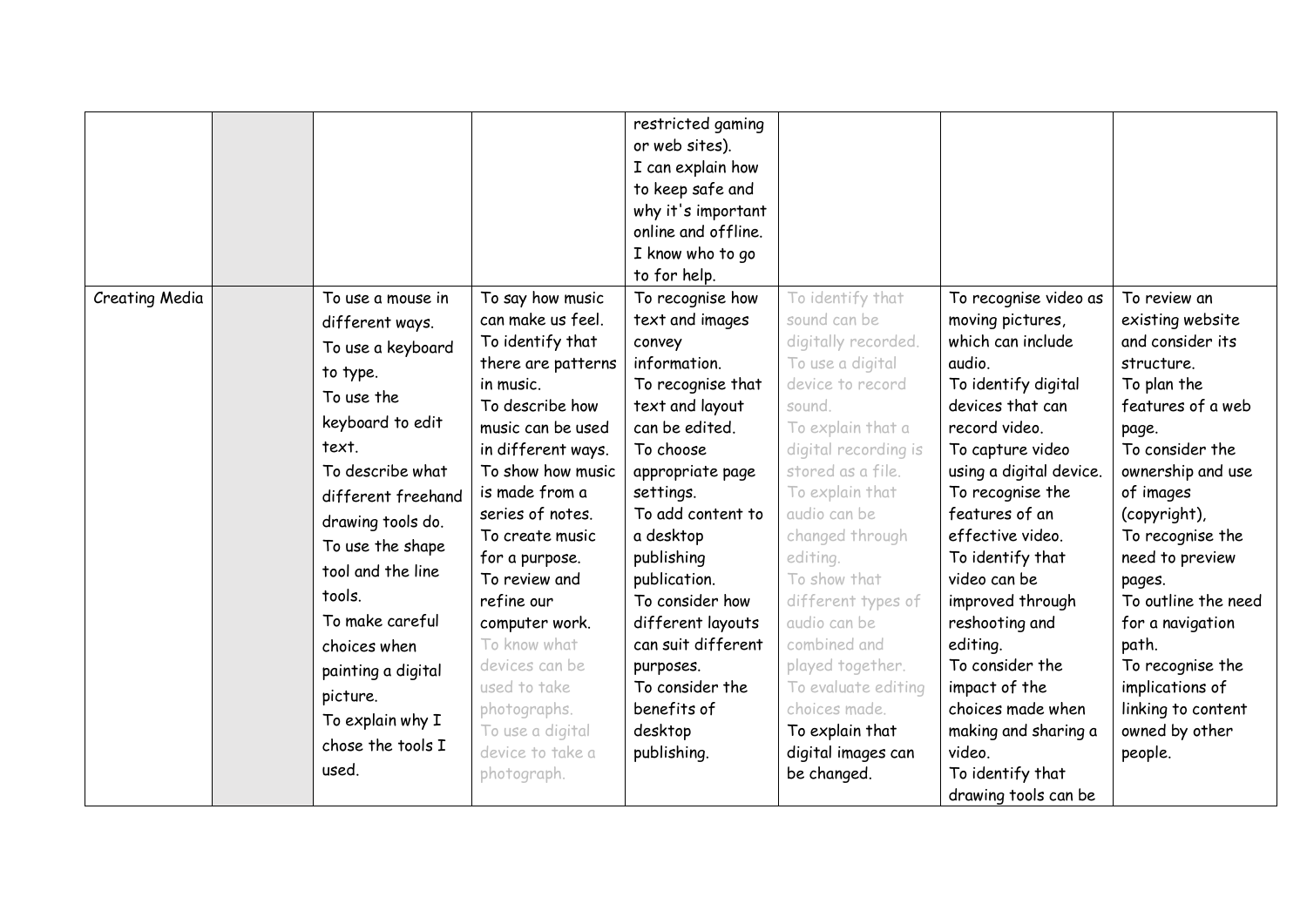|               | To use a computer   | To describe what  |                 | To change the               | used to produce                   |                     |
|---------------|---------------------|-------------------|-----------------|-----------------------------|-----------------------------------|---------------------|
|               | on my own to paint  | makes a good      |                 | composition of an           | different outcomes.               |                     |
|               | a picture.          | photograph.       |                 | image.                      | To create a vector                |                     |
|               | To compare          | To decide how     |                 | To describe how             | drawing by combining              |                     |
|               | painting a picture  | photographs can   |                 | images can be               | shapes.                           |                     |
|               |                     | be improved.      |                 | changed for                 | To use tools to                   |                     |
|               | on a computer and   | To use tools to   |                 | different uses.             | achieve a desired                 |                     |
|               | on paper.           | change an image.  |                 | To make good                | effect.                           |                     |
|               | To use a computer   | To recognise that |                 | choices when                | To recognise that                 |                     |
|               | to write.           | images can be     |                 | selecting different         | vector drawings                   |                     |
|               | To add and remove   | changed.          |                 | tools.                      | consist of layers.                |                     |
|               | text on a           |                   |                 | To recognise that           | To group objects to               |                     |
|               | computer.           |                   |                 | not all images are<br>real. | make them easier to<br>work with. |                     |
|               | To identify that    |                   |                 | To evaluate how             | To evaluate my                    |                     |
|               | the look of text    |                   |                 | changes can                 | vector drawing.                   |                     |
|               | can be changed on   |                   |                 | improve an image.           |                                   |                     |
|               | a computer.         |                   |                 |                             |                                   |                     |
|               | To make careful     |                   |                 |                             |                                   |                     |
|               | choices when        |                   |                 |                             |                                   |                     |
|               |                     |                   |                 |                             |                                   |                     |
|               | changing text.      |                   |                 |                             |                                   |                     |
|               | To explain why I    |                   |                 |                             |                                   |                     |
|               | used the tools that |                   |                 |                             |                                   |                     |
|               | I chose.            |                   |                 |                             |                                   |                     |
|               | To compare writing  |                   |                 |                             |                                   |                     |
|               | on a computer with  |                   |                 |                             |                                   |                     |
|               | writing on paper.   |                   |                 |                             |                                   |                     |
| Data Handling | To label objects    | To recognise that | To create       |                             | To use a form to                  | To identify         |
|               | for grouping.       | we can count and  | questions with  |                             | record information.               | questions which can |
|               |                     |                   | yes/no answers. |                             |                                   |                     |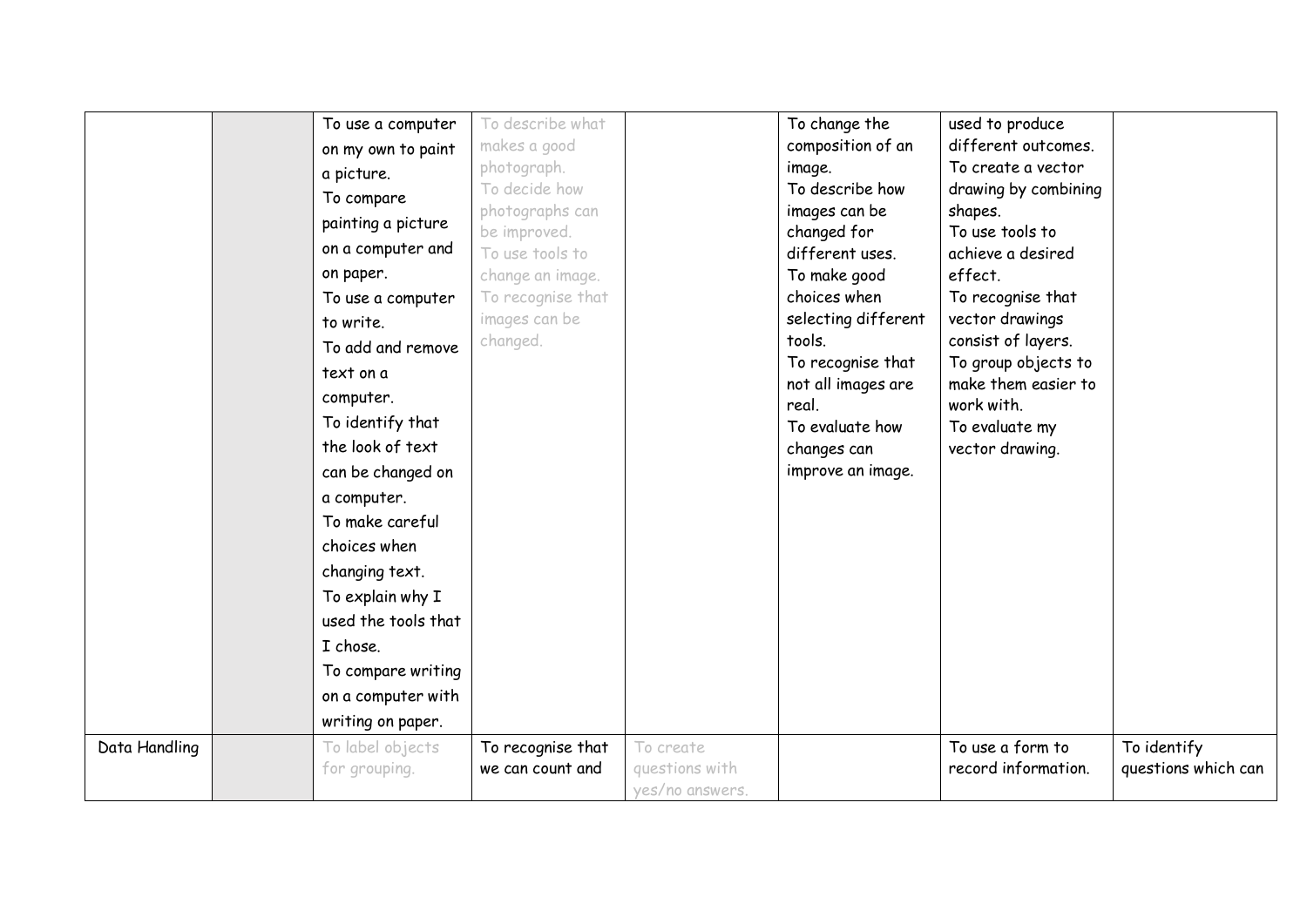|                                     | objects can be<br>counted.<br>To describe<br>objects in<br>different ways.<br>To count objects<br>with the same<br>properties.<br>To compare groups<br>of objects.<br>To answer<br>questions about<br>groups of objects. | compare objects<br>using tally charts.<br>To recognise that<br>objects can be<br>represented as<br>pictures.<br>To create a<br>pictogram.<br>To select objects<br>by attribute and<br>make comparisons.<br>To recognise that<br>people can be<br>described by<br>attributes.<br>To explain that we<br>can present<br>information using<br>a computer. | To identify the<br>object attributes<br>needed to collect<br>relevant data.<br>To create a<br>branching<br>database.<br>To explain why it<br>is helpful for a<br>database to be<br>well structured.<br>To compare the<br>information shown<br>in a pictogram<br>with a branching<br>database. |                                                                                                                  | To compare paper<br>and computer-based<br>databases.<br>To outline how<br>grouping and then<br>sorting data allows us<br>to answer questions.<br>To explain that tools<br>can be used to select<br>specific data.<br>To explain that<br>computer programs<br>can be used to<br>compare data<br>visually.<br>To apply my<br>knowledge of a<br>database to ask and<br>answer real-world<br>questions. | be answered using<br>data.<br>To explain that<br>objects can be<br>described using<br>data.<br>To explain that<br>formula can be used<br>to produce<br>calculated data.<br>To apply formulas<br>to data, including<br>duplicating.<br>To create a<br>spreadsheet to plan<br>an event.<br>To choose suitable<br>ways to present<br>data. |
|-------------------------------------|--------------------------------------------------------------------------------------------------------------------------------------------------------------------------------------------------------------------------|-------------------------------------------------------------------------------------------------------------------------------------------------------------------------------------------------------------------------------------------------------------------------------------------------------------------------------------------------------|-----------------------------------------------------------------------------------------------------------------------------------------------------------------------------------------------------------------------------------------------------------------------------------------------|------------------------------------------------------------------------------------------------------------------|-----------------------------------------------------------------------------------------------------------------------------------------------------------------------------------------------------------------------------------------------------------------------------------------------------------------------------------------------------------------------------------------------------|-----------------------------------------------------------------------------------------------------------------------------------------------------------------------------------------------------------------------------------------------------------------------------------------------------------------------------------------|
| Computer<br>Systems and<br>Networks | To identify<br>technology.<br>To identify a<br>computer and its<br>main parts.                                                                                                                                           | To recognise the<br>uses and features<br>of information<br>technology.<br>To identify<br>information                                                                                                                                                                                                                                                  | To explain how<br>digital devices<br>function.<br>To identify input<br>and output<br>devices.                                                                                                                                                                                                 | To describe how<br>networks physically<br>connect to other<br>networks.<br>To recognise how<br>networked devices | To identify that<br>drawing tools can be<br>used to produce<br>different outcomes.<br>To explain that<br>computers can be<br>connected together<br>to form systems.<br>To recognise the role<br>of computer systems                                                                                                                                                                                 | To identify how to<br>use a search engine.<br>To describe how<br>search engines<br>select results.                                                                                                                                                                                                                                      |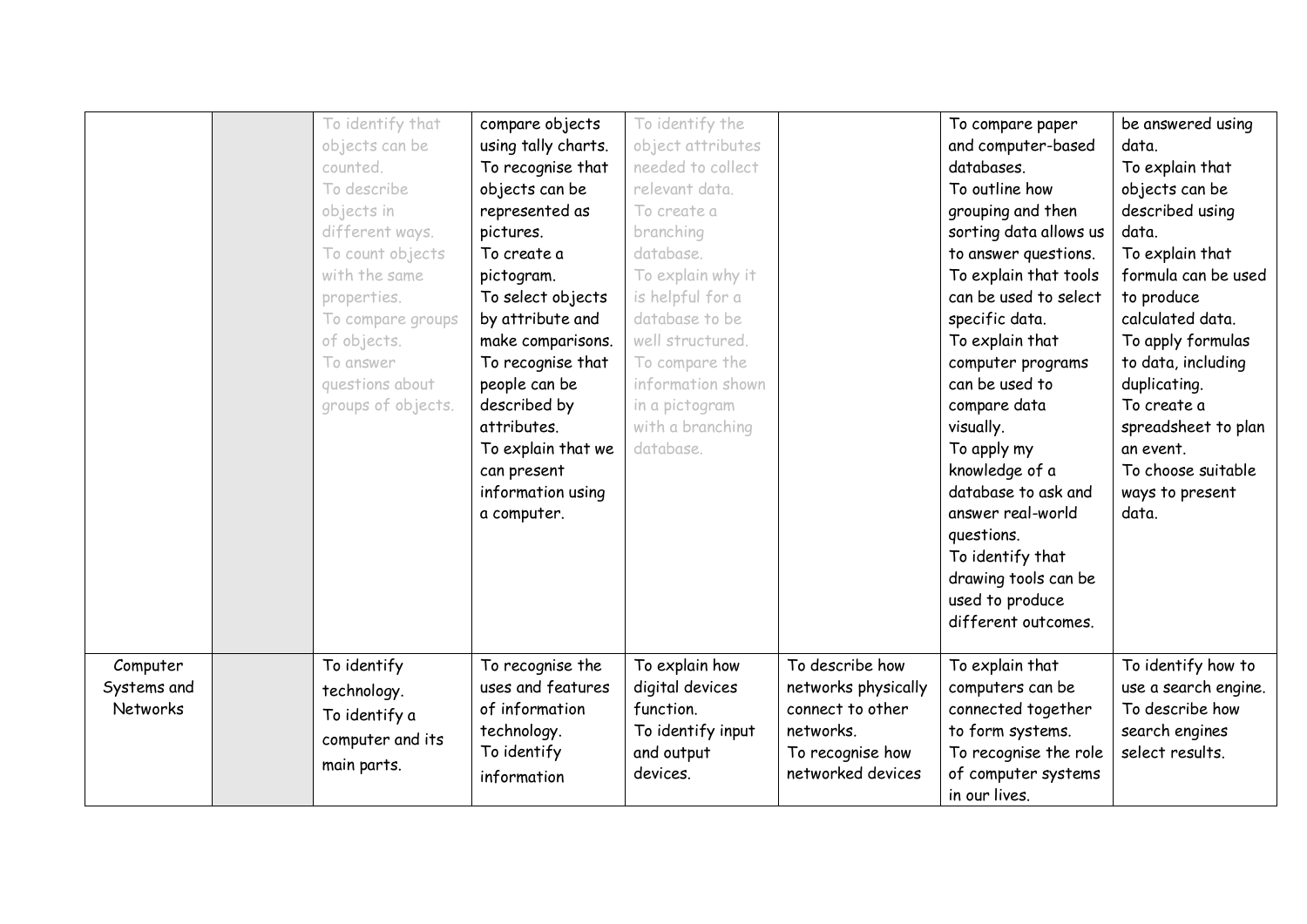|                               |                                         | technology in the<br>home.<br>To identify<br>information<br>technology beyond<br>school.<br>To explain how<br>information<br>technology<br>benefits us.<br>To recognise that<br>choices are made<br>when using<br>information<br>technology. | To recognise how<br>digital devices can<br>change the way we<br>work.<br>To explain how a<br>computer network<br>can be used to<br>share information.<br>To explore how<br>digital devices can<br>be connected.<br>To recognise the<br>physical<br>components of a<br>network. | make up the<br>internet.<br>To outline how<br>websites can be<br>shared via the<br>World Wide Web.<br>To describe how<br>content can be<br>added and accessed<br>on the World Wide<br>Web.<br>To recognise how<br>the content of the<br>WWW is created<br>by people.<br>To evaluate the<br>consequences of<br>unreliable content. | To recognise how<br>information is<br>transferred over the<br>internet.<br>To explain how<br>sharing information<br>online lets people in<br>different places<br>work together.<br>To contribute to a<br>shared project<br>online.<br>To evaluate<br>different ways of<br>working together<br>online. | To explain how<br>search results are<br>ranked.<br>To recognise why<br>the order of results<br>is important, and to<br>whom.<br>To recognise how<br>we communicate<br>using technology.<br>To evaluate<br>different methods<br>of online<br>communication. |
|-------------------------------|-----------------------------------------|----------------------------------------------------------------------------------------------------------------------------------------------------------------------------------------------------------------------------------------------|--------------------------------------------------------------------------------------------------------------------------------------------------------------------------------------------------------------------------------------------------------------------------------|-----------------------------------------------------------------------------------------------------------------------------------------------------------------------------------------------------------------------------------------------------------------------------------------------------------------------------------|-------------------------------------------------------------------------------------------------------------------------------------------------------------------------------------------------------------------------------------------------------------------------------------------------------|------------------------------------------------------------------------------------------------------------------------------------------------------------------------------------------------------------------------------------------------------------|
| Programming<br>and algorithms | To explain what a<br>given command will | To describe a<br>series of                                                                                                                                                                                                                   | To explore a new<br>programming                                                                                                                                                                                                                                                | To identify that<br>accuracy in                                                                                                                                                                                                                                                                                                   | To explain how<br>selection is used in                                                                                                                                                                                                                                                                | To define a<br>'variable' as                                                                                                                                                                                                                               |
|                               | do.                                     | instructions as a                                                                                                                                                                                                                            | environment.                                                                                                                                                                                                                                                                   | programming is                                                                                                                                                                                                                                                                                                                    | computer programs.                                                                                                                                                                                                                                                                                    | something that is                                                                                                                                                                                                                                          |
|                               | To combine 4                            | sequence.                                                                                                                                                                                                                                    | To identify that                                                                                                                                                                                                                                                               | important.                                                                                                                                                                                                                                                                                                                        | To relate that a                                                                                                                                                                                                                                                                                      | changeable.                                                                                                                                                                                                                                                |
|                               | direction                               | To explain what                                                                                                                                                                                                                              | each sprite is                                                                                                                                                                                                                                                                 | To create a                                                                                                                                                                                                                                                                                                                       | conditional                                                                                                                                                                                                                                                                                           | To explain why a                                                                                                                                                                                                                                           |
|                               | commands to make                        | happens when we                                                                                                                                                                                                                              | controlled by the                                                                                                                                                                                                                                                              | program in a text-                                                                                                                                                                                                                                                                                                                | statement connects a                                                                                                                                                                                                                                                                                  | variable is used in a                                                                                                                                                                                                                                      |
|                               | a sequence.                             | change the order<br>of instructions.                                                                                                                                                                                                         | commands I                                                                                                                                                                                                                                                                     | based language.                                                                                                                                                                                                                                                                                                                   | condition to an                                                                                                                                                                                                                                                                                       | program.<br>To choose how to                                                                                                                                                                                                                               |
|                               | To plan a simple<br>program.            | To use logical                                                                                                                                                                                                                               | choose.<br>To explain that a                                                                                                                                                                                                                                                   | To explain what<br>'repeat' means.                                                                                                                                                                                                                                                                                                | outcome.<br>To explain how                                                                                                                                                                                                                                                                            | improve a game by                                                                                                                                                                                                                                          |
|                               | To find more than                       | reasoning to                                                                                                                                                                                                                                 | program has a                                                                                                                                                                                                                                                                  | To modify a count-                                                                                                                                                                                                                                                                                                                | selection directs the                                                                                                                                                                                                                                                                                 | using variables.                                                                                                                                                                                                                                           |
|                               | one solution to a                       | predict the                                                                                                                                                                                                                                  | start.                                                                                                                                                                                                                                                                         | controlled loop to                                                                                                                                                                                                                                                                                                                | flow of a program.                                                                                                                                                                                                                                                                                    | To design, create                                                                                                                                                                                                                                          |
|                               | problem.                                | outcome of a                                                                                                                                                                                                                                 | To recognise that                                                                                                                                                                                                                                                              | produce a given                                                                                                                                                                                                                                                                                                                   |                                                                                                                                                                                                                                                                                                       | and evaluate a                                                                                                                                                                                                                                             |
|                               |                                         |                                                                                                                                                                                                                                              | a sequence of                                                                                                                                                                                                                                                                  | outcome.                                                                                                                                                                                                                                                                                                                          |                                                                                                                                                                                                                                                                                                       |                                                                                                                                                                                                                                                            |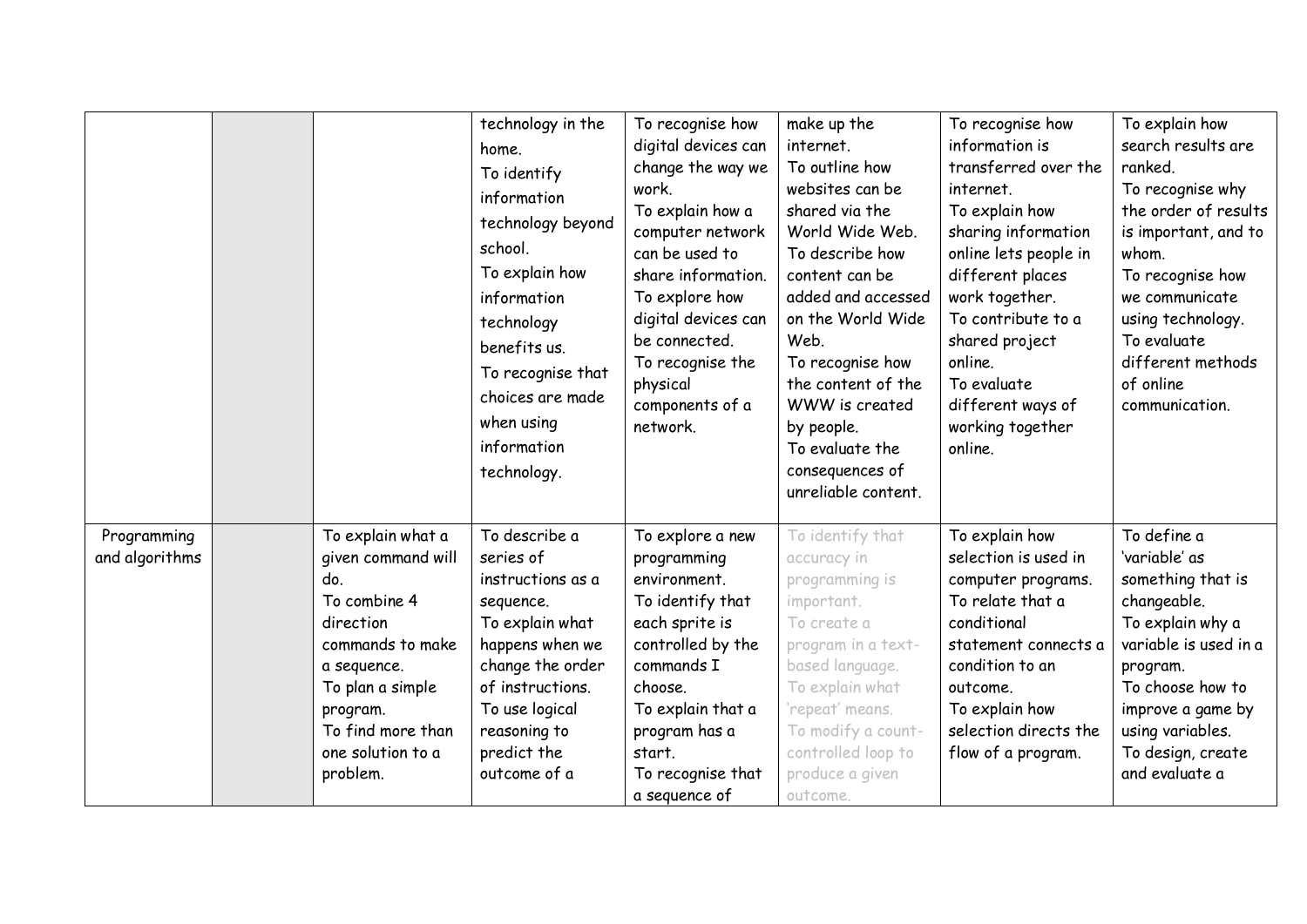|                |                              | program (series of<br>commands).<br>To design an<br>algorithm.<br>To create and<br>debug a program<br>that I have<br>written. | commands can<br>have an order.<br>To change the<br>appearance of my<br>project.<br>To create a<br>project from a<br>task description.<br>To explain how a<br>sprite moves in an<br>existing project.<br>To create a<br>program to move a<br>sprite in four<br>directions.<br>To adapt a<br>program to a new<br>context.<br>To develop my<br>program by adding<br>features.<br>To identify and<br>fix bugs in a<br>program.<br>To design and<br>create a maze-<br>based challenge. | To decompose a<br>program into parts.<br>To create a<br>program that uses<br>count-controlled<br>loops to produce a<br>given outcome.<br>To develop the use<br>of count-controlled<br>loops in a different<br>programming<br>environment.<br>To explain that in<br>programming there<br>are infinite loops<br>and count<br>controlled loops.<br>To develop a design<br>which includes two<br>or more loops which<br>run at the same<br>time.<br>To modify an<br>infinite loop in a<br>given program.<br>To design and<br>create a project<br>that includes<br>repetition. | To design, create and<br>evaluate a program<br>which uses selection. | project that builds<br>on a given example.<br>To create a<br>program to run on a<br>controllable device.<br>To explain that<br>selection can<br>control the flow of<br>a program.<br>To update a<br>variable with a user<br>input.<br>To use a conditional<br>statement to<br>compare a variable<br>to a value.<br>To design and<br>develop a project<br>that uses inputs and<br>outputs on a<br>controllable device. |
|----------------|------------------------------|-------------------------------------------------------------------------------------------------------------------------------|-----------------------------------------------------------------------------------------------------------------------------------------------------------------------------------------------------------------------------------------------------------------------------------------------------------------------------------------------------------------------------------------------------------------------------------------------------------------------------------|---------------------------------------------------------------------------------------------------------------------------------------------------------------------------------------------------------------------------------------------------------------------------------------------------------------------------------------------------------------------------------------------------------------------------------------------------------------------------------------------------------------------------------------------------------------------------|----------------------------------------------------------------------|-----------------------------------------------------------------------------------------------------------------------------------------------------------------------------------------------------------------------------------------------------------------------------------------------------------------------------------------------------------------------------------------------------------------------|
| Key Vocabulary | Technology                   | Information                                                                                                                   | Digital device,                                                                                                                                                                                                                                                                                                                                                                                                                                                                   | Internet, network,                                                                                                                                                                                                                                                                                                                                                                                                                                                                                                                                                        | System, connection,                                                  | Search, search                                                                                                                                                                                                                                                                                                                                                                                                        |
|                | computer,<br>mouse/trackpad, | technology                                                                                                                    | input, output,<br>process                                                                                                                                                                                                                                                                                                                                                                                                                                                         | router, network<br>security                                                                                                                                                                                                                                                                                                                                                                                                                                                                                                                                               | digital, input,<br>process, output                                   | engine, refine                                                                                                                                                                                                                                                                                                                                                                                                        |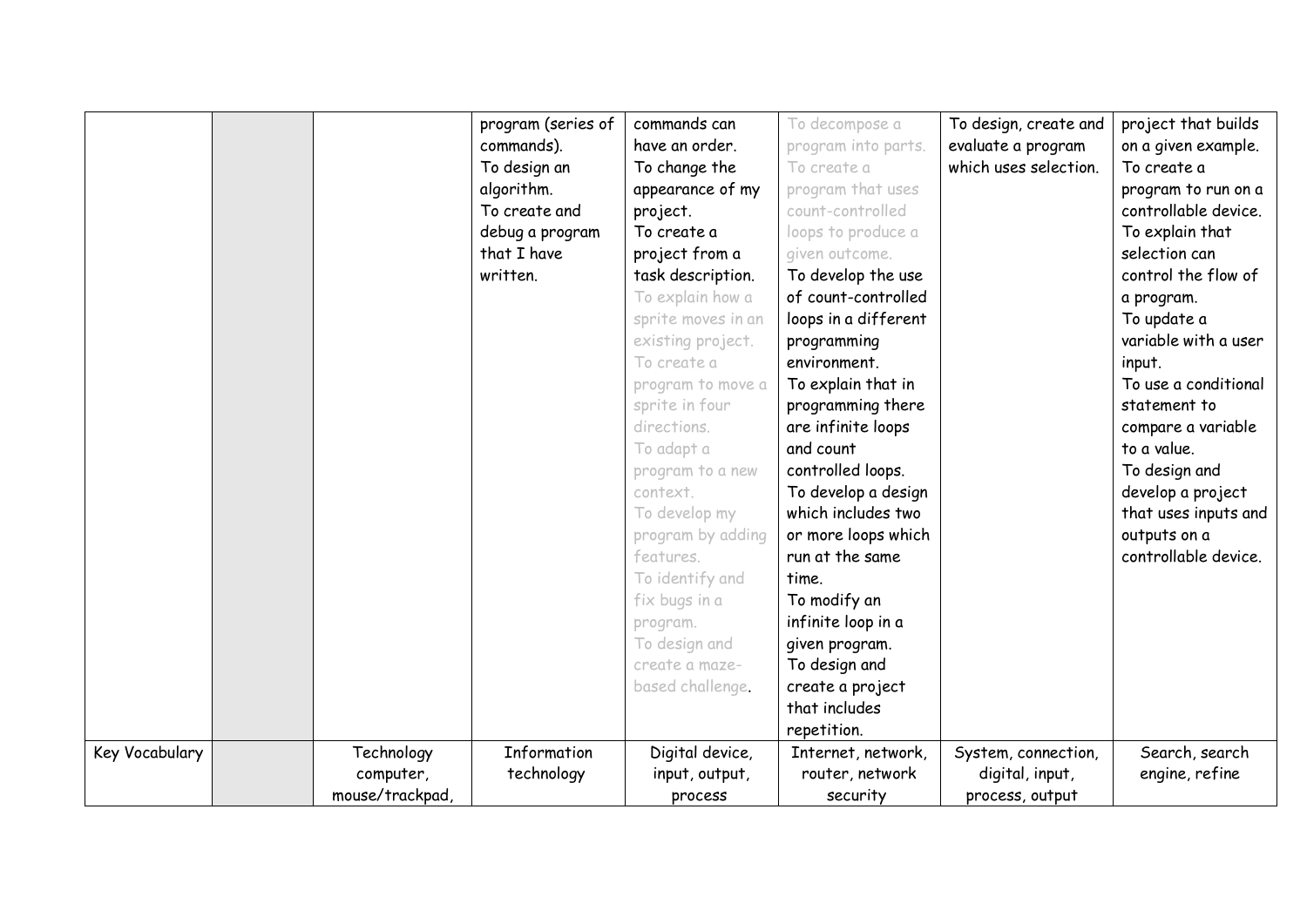|  | keyboard, screen,     | device, camera,      | Program             | Network switch,     | Protocol, address,      | Index, crawler, bot,  |
|--|-----------------------|----------------------|---------------------|---------------------|-------------------------|-----------------------|
|  | click, drag, input    | photograph,          | Connection,         | server, wireless    | packet                  | search engine         |
|  | device,               | capture, image,      | network, network    | access point (WAP), | Chat, explore, slide    | Ranking, search       |
|  | shift, space bar,     | digital              | switch              | Website, web page,  | deck                    | engine optimisation,  |
|  | capital letter, full  | landscape,           | server, wireless    | web address, route  | Reuse, remix,           | links, web crawlers   |
|  | stop, word            | portrait,            | access point        | tracing, browser    | collaboration           | content creator,      |
|  | processor,            | horizontal,          | (WAP)               | World Wide Web,     | Video, audio,           | Communication,        |
|  | keyboard, keys,       | vertical, field of   | Scratch,            | internet, content,  | recording,              | internet              |
|  | letters, numbers,     | view, narrow, wide,  | programming,        | website, web page,  | storyboard, script,     | Communication,        |
|  | backspace, text       | format               | blocks, commands,   | links, files        | soundtrack,             | public, private, one- |
|  | cursor, select,       | framing, focal       | code, sprite,       | download, sharing,  | dialogue,               | way, two-way, one-    |
|  | font, toolbar, bold,  | point, subject       | costume, stage,     | ownership,          | capture, zoom,          | to-one, one-to-       |
|  | italic, underline,    | matter, field of     | backdrop            | permission          | storage, digital, tape  | many, SMS, email,     |
|  | safely, responsibly,  | view, format,        | motion, turn, point | Information,        | AV (audiovisual),       | blog,                 |
|  | paint program,        | compose              | in direction, go    | sharing, accurate,  | videographer            | Variable, change,     |
|  | tool, paintbrush,     | natural lighting,    | to, glide           | honest, content,    | Video techniques:       | name, value           |
|  | erase, fill, undo     | artificial lighting, | Sequence, event,    | adverts             | Zoom, pan, tilt, angle  | set,                  |
|  | shape tools, line     | flash, focus,        | task, design, code, | Audio, record,      | lighting, setting,      | design, event         |
|  | tool, fill tool, undo | background,          | run the code        | playback,           | content, light,         | code                  |
|  | tool                  | foreground           | Design, algorithm,  | microphone,         | audio/sound, camera     | artwork, program,     |
|  | brush style           | editing,             | bug, debug          | speaker,            | angle, colour           | project, code, test,  |
|  | brush size            | tools, colour,       | Attribute, value,   | headphones, input,  | Export, computer,       | debug                 |
|  | pictures, painting,   | filter, images,      | questions, table,   | output              | split, trim/clip, edit, | Improve, evaluate,    |
|  | like, prefer,         | format, framing,     | objects             | start, pause, stop, | titles, end credits,    | share                 |
|  | dislike               | lighting, focus,     | Branching           | podcast             | timeline, transitions,  | Spreadsheet, cells,   |
|  | Forwards,             | filter, changed,     | database,           | open, save, file    | audio, soundtrack,      | columns and rows      |
|  | backwards, left,      | real                 | database,           | edit, selection,    | content,                | Data, data item,      |
|  | right, turn, clear,   | Instruction,         | attribute, value,   | mixing, time shift  | retake/reshoot          | data set, object,     |
|  | go, commands          | sequence, clear,     | questions, objects, | Export, MP3, audio, | constructive            | application, format,  |
|  | Instructions,         | unambiguous,         | equal, even,        | editing, evaluate,  | feedback                | common attribute      |
|  | directions            | algorithm,           | separate            | feedback            | Database, data,         | Formula,              |
|  |                       | program              |                     |                     | information, record,    | calculation, input,   |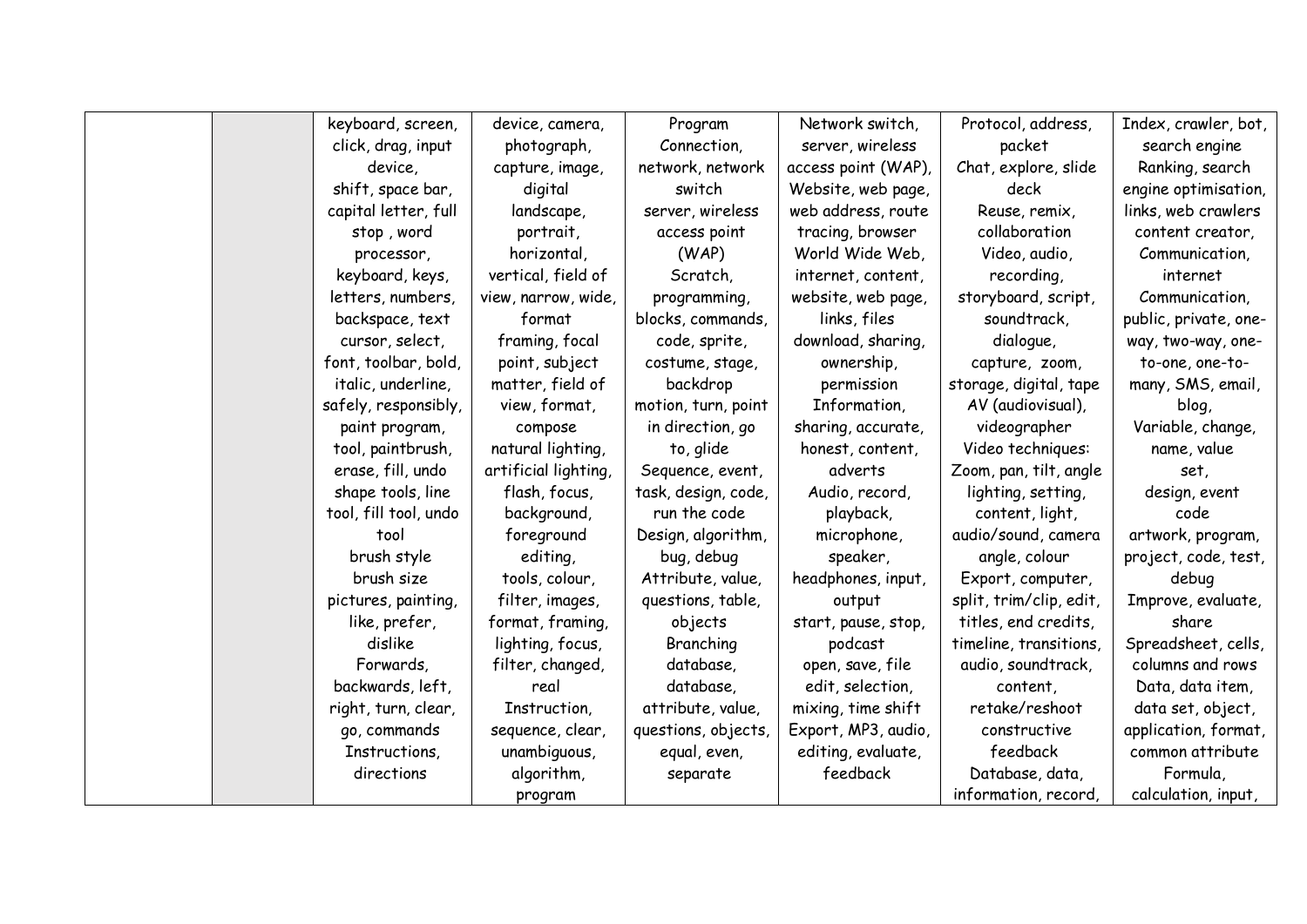|  | Plan, algorithm,    | Sequence,            | structure,         | Program, turtle,      | field, sort, order,    | output, cell          |
|--|---------------------|----------------------|--------------------|-----------------------|------------------------|-----------------------|
|  | program             | order, commands,     | compare, order,    | commands, code        | group                  | reference             |
|  | Route, Object,      | prediction,          | organise           | snippet               | search,                | calculate, operation, |
|  | label, group,       | design, route, mat   | selecting          | Algorithm, design,    | value, criteria        | formula, range,       |
|  | search, image       | Debugging,           | pictogram,         | debug, Logo           | graph, chart, axis,    | duplicate, sigma      |
|  | Group, object,      | More than, less      | compare,           | commands              | presentation           | Propose, question,    |
|  | label, property,    | than, most, least,   | information,       | Pattern, repeat,      | Vector, drawing        | Graph, chart,         |
|  | colour, size, shape | organise, data,      | decision tree      | repetition, count-    | tools, shapes, object, | evaluate, results,    |
|  | data set            | object, tally chart, | Text, images,      | controlled loop,      | icons, toolbar         | comparison,           |
|  | more, less, most,   | votes, total.        | advantages,        | value                 | move, resize, colour,  | software, tools,      |
|  | fewest              | Pictogram, enter,    | disadvantages,     | decompose,            | rotate,                | input, process,       |
|  | least, the same.    | data, tally chart,   | communicate        | procedure             | duplicate/copy         | output, flashing,     |
|  |                     | compare, more        | Font, font style,  | Image, edit,          | Organise, zoom,        | <b>USB</b>            |
|  |                     | than, less than,     | template           | arrange, select,      | alignment grid,        | Selection,            |
|  |                     | object, count        | Landscape,         | digital, crop, undo,  | resize, handles,       | condition, if then    |
|  |                     | explain, more,       | portrait,          | save                  | consistency, modify    | else, variable,       |
|  |                     | less, most, least,   | orientation,       | search, copyright,    | Layers, front, back,   | random                |
|  |                     | more common,         | placeholder,       | composition, edit,    | order                  | sensing,              |
|  |                     | least common         | Desktop            | pixels, crop, rotate, | Copy, paste, group,    | accelerometer         |
|  |                     | Attribute, group,    | publishing, copy,  | flip                  | ungroup, duplicate,    | Compass, direction,   |
|  |                     | same, different,     | paste              | adjustments,          | reuse                  | variable, navigation  |
|  |                     | , most popular,      | Layout, purpose    | effects, colours,     | Improvement,           | design, task,         |
|  |                     | least popular,       | benefits           | hue/saturation,       | evaluate,              | algorithm, step       |
|  |                     | conclusion           | Motion, event,     | sepia, version,       | alternatives,          | counter               |
|  |                     | block diagram.       | sprite, algorithm, | illustrator,          | Selection, condition,  | Plan, create, code,   |
|  |                     | pattern, open,       | logic              | vignette              | true, false, count     | test, debug           |
|  |                     | edit                 | Move, resize       | edit, retouch,        | controlled loop        | Website, web page,    |
|  |                     |                      | Extension block,   | clone, recolour,      | outcomes, algorithm,   | browser, media,       |
|  |                     |                      | pen up, set up     | magic wand, select,   | program, debug         | Hypertext Markup      |
|  |                     |                      | Pen, design,       | adjust, sharpen,      | question, answer,      | Language (HTML)       |
|  |                     |                      | action,            | brighten              | Task, design, input,   | logo, layout, header, |
|  |                     |                      |                    |                       | program,               | media, purpose        |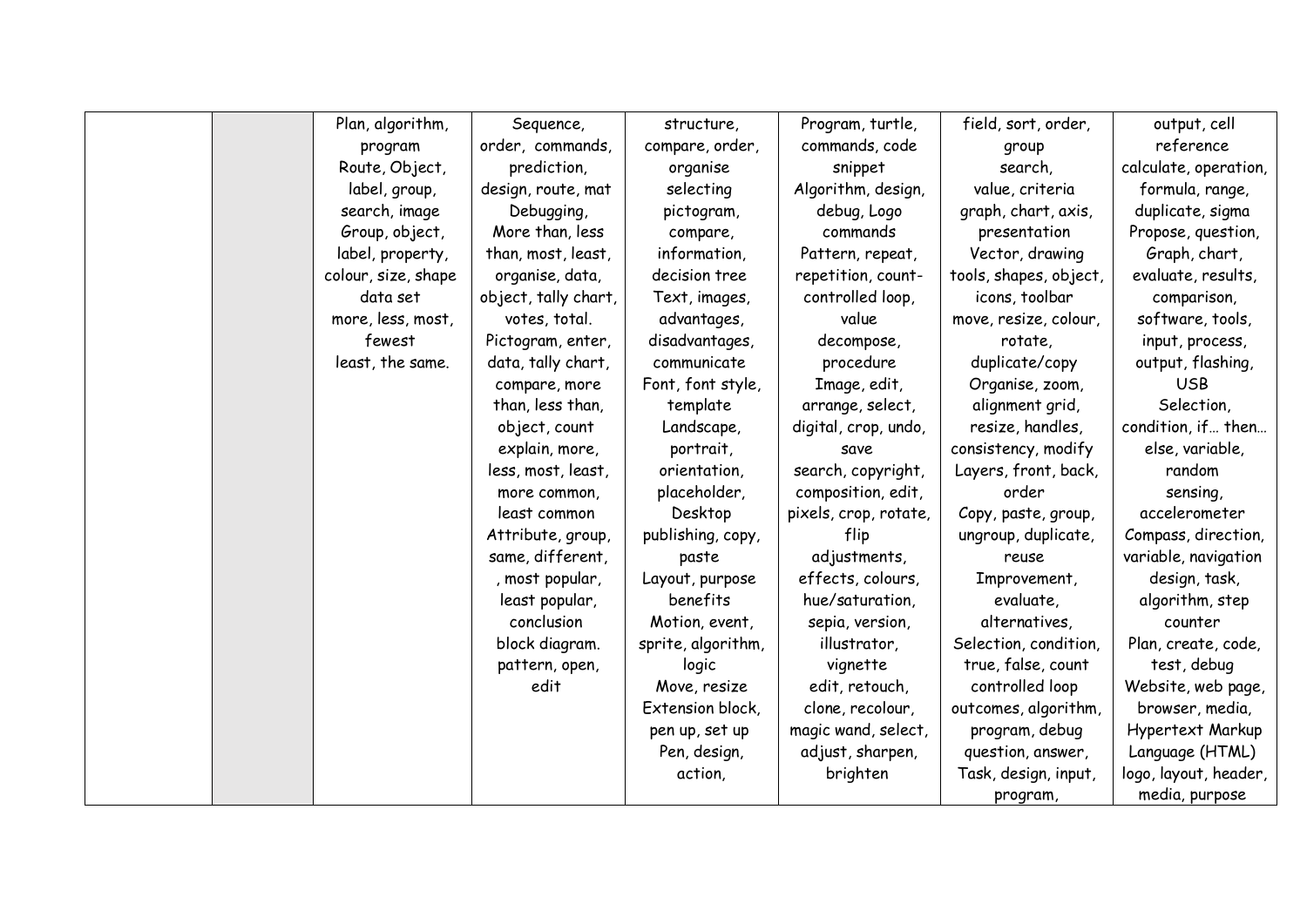|             |                                                                               |                                             |  |                                             | Debugging, errors,                                                  | fake, real,           | Implement, test, run                                       | Copyright, fair use |
|-------------|-------------------------------------------------------------------------------|---------------------------------------------|--|---------------------------------------------|---------------------------------------------------------------------|-----------------------|------------------------------------------------------------|---------------------|
|             |                                                                               |                                             |  |                                             | setup, test                                                         | composite, cut,       | setup                                                      | home page, preview, |
|             |                                                                               |                                             |  |                                             |                                                                     | copy, paste, alter,   |                                                            | evaluate, device,   |
|             |                                                                               |                                             |  |                                             |                                                                     | background,           |                                                            | breadcrumb trail,   |
|             |                                                                               |                                             |  |                                             |                                                                     | foreground            |                                                            | navigation,         |
|             |                                                                               |                                             |  |                                             |                                                                     | Image, publication,   |                                                            | hyperlink, subpage. |
|             |                                                                               |                                             |  |                                             |                                                                     | elements, original,   |                                                            | external link,      |
|             |                                                                               |                                             |  |                                             |                                                                     | font style, shapes,   |                                                            | embed               |
|             |                                                                               |                                             |  |                                             |                                                                     | border, layer         |                                                            |                     |
|             |                                                                               |                                             |  |                                             |                                                                     | Scratch,              |                                                            |                     |
|             |                                                                               |                                             |  |                                             |                                                                     | programming,          |                                                            |                     |
|             |                                                                               |                                             |  |                                             |                                                                     | sprite, blocks, code, |                                                            |                     |
|             |                                                                               |                                             |  |                                             |                                                                     | loop, repeat, value   |                                                            |                     |
|             |                                                                               |                                             |  |                                             |                                                                     | Block, repeat,        |                                                            |                     |
|             |                                                                               |                                             |  |                                             |                                                                     | forever, infinite     |                                                            |                     |
|             |                                                                               |                                             |  |                                             |                                                                     | loop, count-          |                                                            |                     |
|             |                                                                               |                                             |  |                                             |                                                                     | controlled loop,      |                                                            |                     |
|             |                                                                               |                                             |  |                                             |                                                                     | costume               |                                                            |                     |
|             |                                                                               |                                             |  |                                             |                                                                     | Repetition, forever,  |                                                            |                     |
|             |                                                                               |                                             |  |                                             |                                                                     | animate, costume,     |                                                            |                     |
|             |                                                                               |                                             |  |                                             |                                                                     | event block,          |                                                            |                     |
|             |                                                                               |                                             |  |                                             |                                                                     | duplicate             |                                                            |                     |
|             |                                                                               |                                             |  |                                             |                                                                     | Block, modify,        |                                                            |                     |
|             |                                                                               |                                             |  |                                             |                                                                     | design                |                                                            |                     |
|             |                                                                               |                                             |  |                                             |                                                                     | debug, refine,        |                                                            |                     |
|             |                                                                               |                                             |  |                                             |                                                                     | evaluate              |                                                            |                     |
| Value Links |                                                                               | Thankfulness                                |  |                                             | Love                                                                |                       | Courage                                                    |                     |
|             | $\bullet$                                                                     | I am thankful for my learning opportunities |  |                                             | I am supportive of those around me                                  |                       | I have the courage to challenge myself in my               |                     |
|             | I am thankful for a safe yet challenging<br>$\bullet$<br>learning environment |                                             |  | $\bullet$                                   | I have an appreciation of the world around me<br>and my place in it |                       | learning<br>I have the courage to embrace new<br>$\bullet$ |                     |
|             | I am thankful for my teacher and classmates                                   |                                             |  | I love and respect people both face to face |                                                                     |                       | opportunities and 'step outside my comfort                 |                     |
|             | $\bullet$                                                                     | I am thankful for the resources we have     |  | and online.                                 |                                                                     |                       | zone'                                                      |                     |